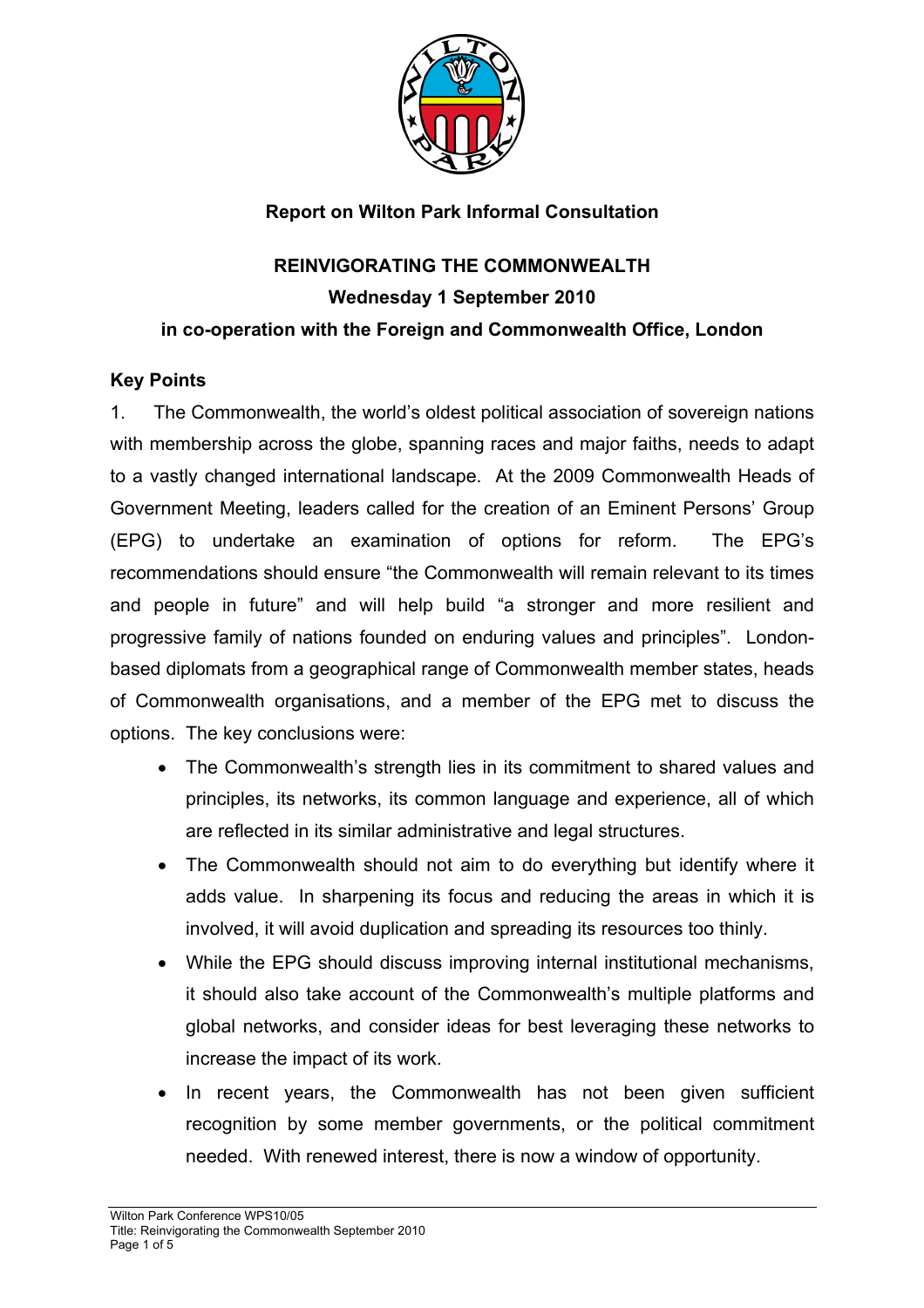## **BUILDING ON THE COMMONWEALTH'S STRENGTHS**

## **Democracy, good governance and human rights**

2. There is general agreement that the Commonwealth's commitment to democracy, good governance, human rights and the rule of law are central to its credibility and relevance. These values are integrally linked to poverty alleviation, sustainable development and economic empowerment. Good governance will encourage investment, trade and growth. The Commonwealth Ministerial Action Group (CMAG) is seen as critical to upholding all Commonwealth values and taking action when member states are considered to have violated them. CMAG is currently reviewing its own work. To strengthen CMAG some suggest it should be empowered to act earlier and engage in dialogue when there are serious and persistent violations of Commonwealth values, rather than intervening once there has been unconstitutional overthrow of an elected government. Gradations of action could be envisaged. The Commonwealth community expects its inter-governmental machinery to be more effective in engaging with fragile situations. The Secretary-General, under his 'good offices' responsibility, could also play a larger preventative role. This raises the question of what means of early warning might trigger such action. The range of Commonwealth assets, used creatively, has large potential for conflict prevention and crisis management. For some, the Commonwealth has traditionally 'gone about its business quietly'; there is a need for careful analysis before acting.

3. Parliaments should play their full role in holding the executive accountable. Some suggest greater support should be provided to building the capacity of parliaments to enable fulfilment of their oversight function: the value of professional exchanges among parliamentarians should not be overlooked. While the Commonwealth has usefully observed elections, generally confined to the day of voting itself, greater involvement in the longer-term electoral process, for example through a network of electoral commissioners, could be valuable. Guidance on the quality of democracy, in handbook form, could be produced. An alternative approach could be compilation of a Commonwealth Charter, drawing on the values and principles agreed throughout the years by heads of government.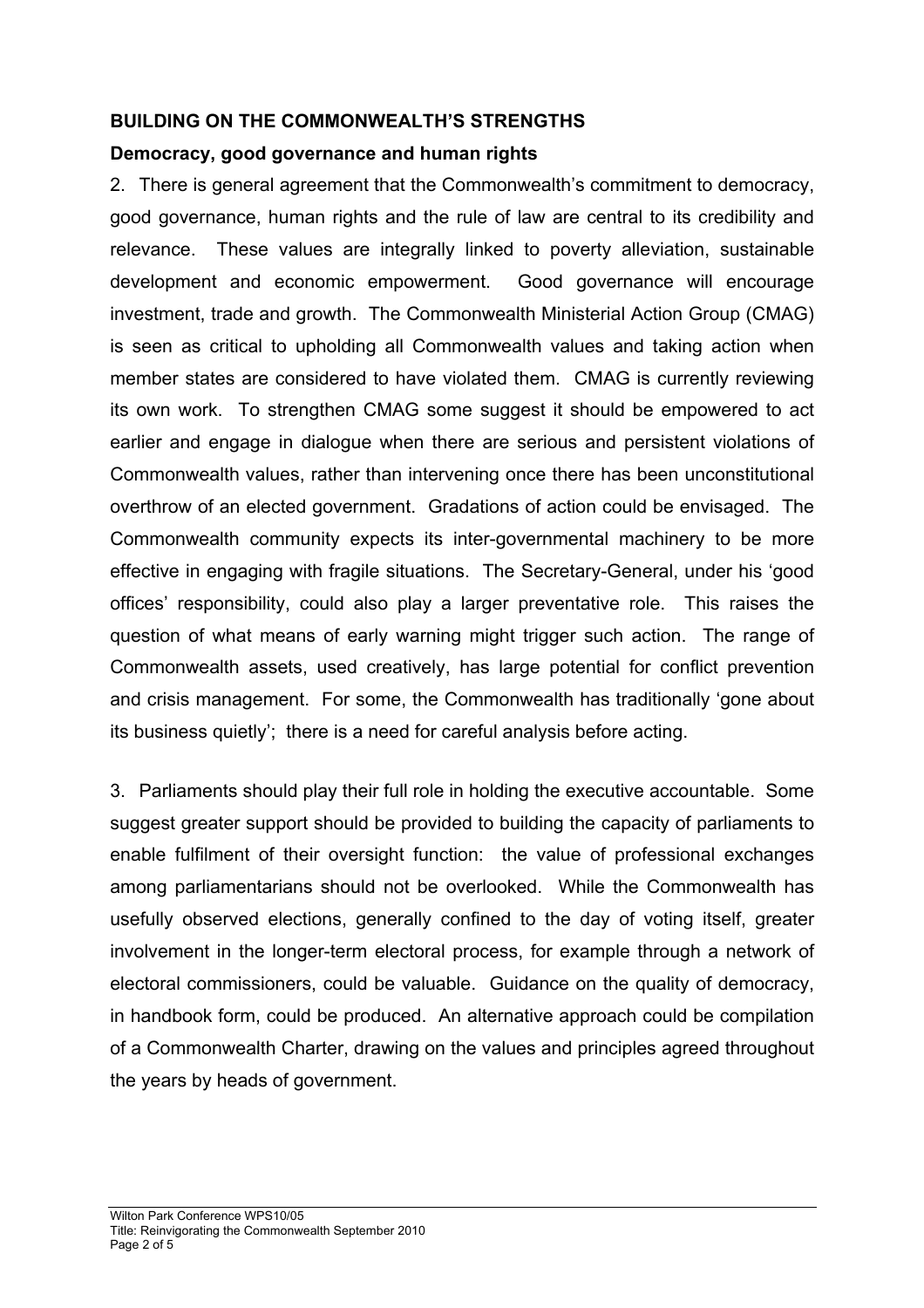#### **Economic development and trade within the Commonwealth**

4. It is estimated that some 20% of world trade is intra-Commonwealth. The common use of English, a global business language, cuts costs and provides significant comparative advantage. Some Commonwealth member states are among the fastest growing emerging economies. There is enormous potential for greater trade, growth and wealth creation across the Commonwealth. Some suggest establishing a Commonwealth Investment Fund, committed to supporting countries where good governance is demonstrated. The Commonwealth could aim to advance world trade negotiations. Engagement of the private sector is needed to secure greater growth and employment.

5. The Commonwealth can be a channel for development not so much by delivery of programmes but through its advocacy, strengthening commitment to development objectives and ensuring the right issues are addressed. With its standard setting among an extensive and varied membership, the Commonwealth constitutes a valuable repository of 'lessons learned' and can do more to share best practice. The range of Commonwealth networks could be hugely influential here.

### **Meeting the challenges of small states**

6. Almost two-thirds of Commonwealth membership can be regarded as small states. They value their voice in the Commonwealth, especially at Commonwealth Heads of Government Meetings (CHOGM), even if the CHOGM agenda may be overloaded and in need of radical restructuring. The Commonwealth could provide an inter-face for such states with other multilateral organisations, such as the G-20, World Trade Organisation or international financial institutions, where their specific concerns may need differential treatment. The Commonwealth could also facilitate information exchange and practical assistance to small or vulnerable member states on global and technological issues such as climate change and energy.

### **Engaging Commonwealth organisations and networks**

7. The Commonwealth is largely unknown to the broader public, beyond the Commonwealth Games and possibly CHOGM. Too often the Commonwealth is regarded solely as an intergovernmental organisation, and the rich array of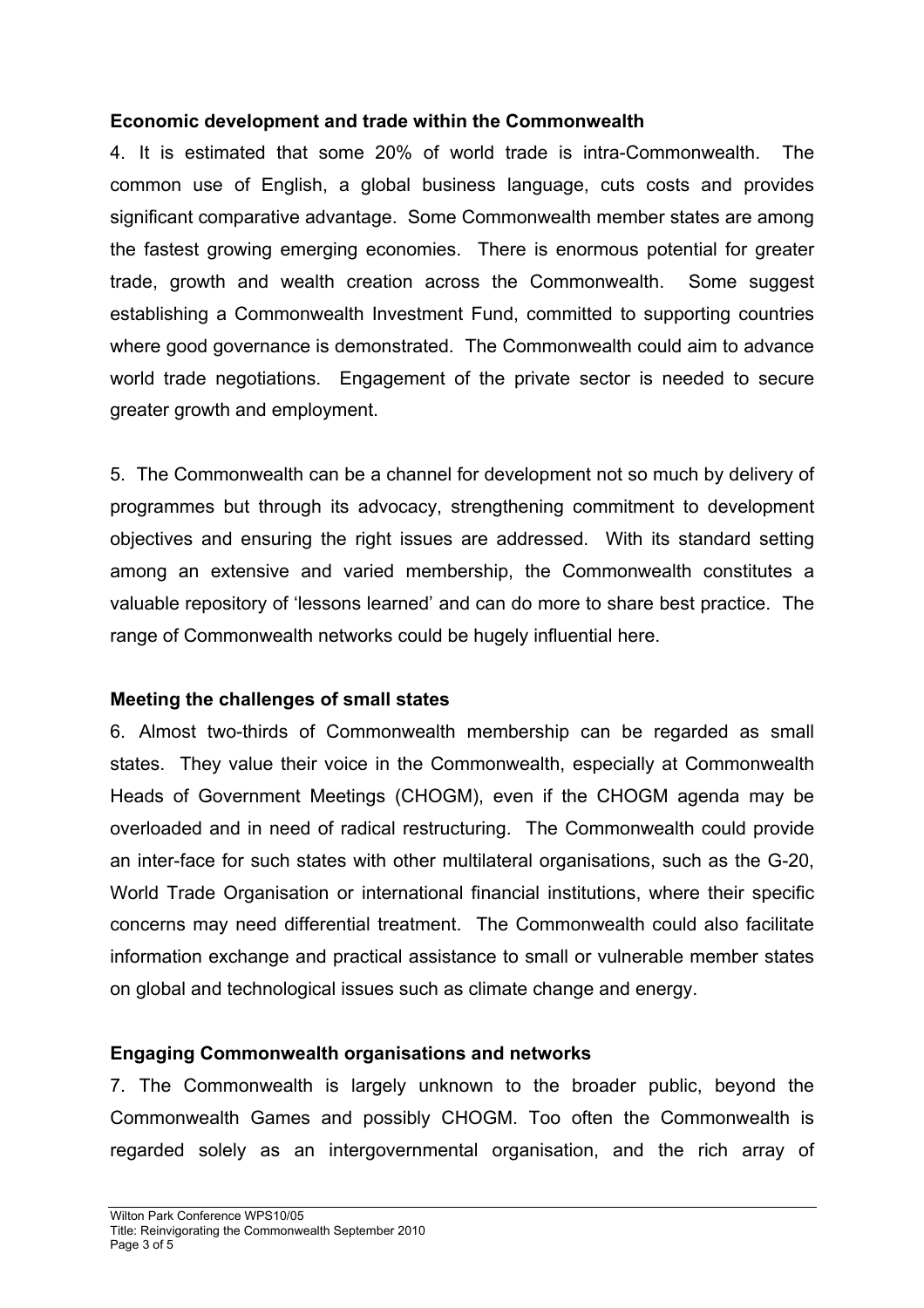professional associations, including in the private sector, and civil society organisations are neglected. Existing networks can play a constructive role in helping to address contemporary challenges if they are given due recognition and their involvement is anticipated at an earlier stage than currently occurs. The potential of people-to-people links with Zimbabwe is an example. Practical means for coordination with social networks need to be found. They constitute added value in promotion and outreach, and communicating Commonwealth values.

8. Special investment should be made in youth networks. One possibility could be the creation of a 'Commonwealth Development Corps', enabling young people from across the Commonwealth, through voluntary service, gain a better knowledge and appreciation of others in a structured and organised programme. Support from Commonwealth universities would be enlisted, as well as from funding from external sources. Inclusion of women in networks and platforms should be actively promoted.

## **CREATING STRATEGIC PARTNERSHIPS**

9. The Commonwealth, and in particular the Secretariat, has finite resources. Creating strategic partnerships with multilateral organisations, national governments, foundations and the private sector could contribute both funding and help the Commonwealth create greater impact for its work in sectors such as education and health.

### **THE COMMONWEALTH SECRETARIAT**

10. Since the 1990s, the budget of the Secretariat has been consistently reduced. The size of its staff is smaller than, for example, that of the Caribbean Community (CARICOM). While some argue it should be better resourced, in the current economic climate this may not be realistic. In these circumstances, it is suggested the Secretariat be a 'facilitator' rather than 'administrator', with a more strategic approach embedded in upholding Commonwealth values and principles. At the same time, the Secretary General is not only the chief officer of the Secretariat, but should be the public face of the Commonwealth, and as such assume a higher public profile.